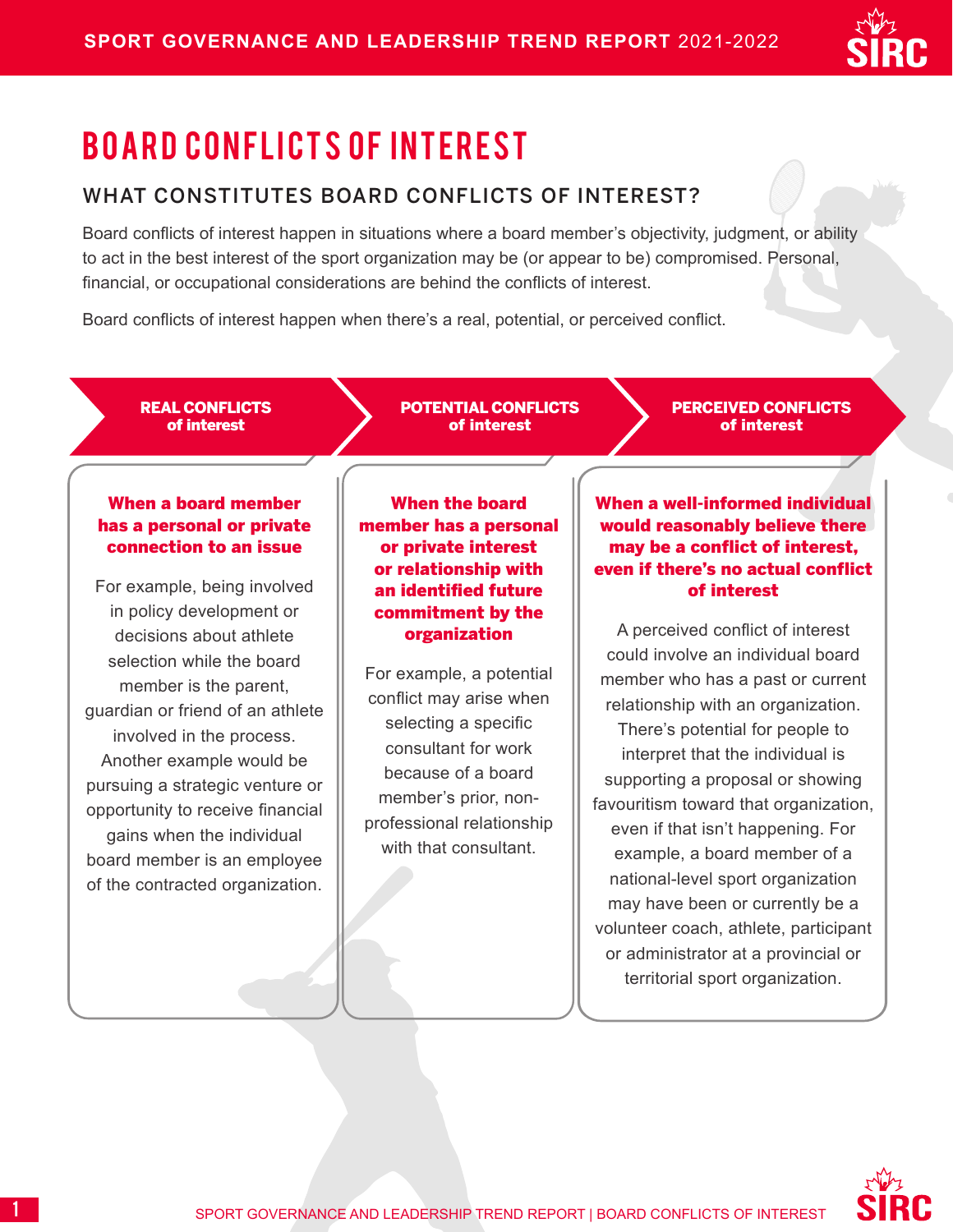## CURRENT CHALLENGES RELATED TO BOARD CONFLICTS OF INTEREST

There are multiple challenges related to board conflicts of interest:

### **REPRESENTATION**



Individuals typically lack independence when elected to boards with a representation-based structure or composition (as opposed to a board structure based on policy governance). Representation boards are prone to conflicts of interest because of board members' motives, position, and relationships within the jurisdiction they represent. In turn, these motives, position, and relationships can influence board members' actions and behaviours.

### **PROCUREMENT**



Due to personal, financial or occupational interests, board members may select certain suppliers that aren't necessarily in the best interest of the organization.

### **MATCH FIXING**



Self-serving (egoistic) motives can lead to board members' illegal actions and behaviours by influencing the outcome of a match for their personal gain, be it financial or other.

### **WHISTLEBLOWING**



Board members may block whistleblower policy development. Or, they may stop such policies from being implemented as a way to prevent their personal actions from being uncovered. Alternatively, conflicts of interest can inhibit a board member's willingness or ability to present claims of misconduct or corruption.

### **ENGAGEMENT**



Conflicts of interest can limit board members' meaningful engagement in decision-making processes. This arises from board members' ability to strategically control discussions or limit other members' involvement, and in doing so, influence a decision to ensure their own self-interests are protected.





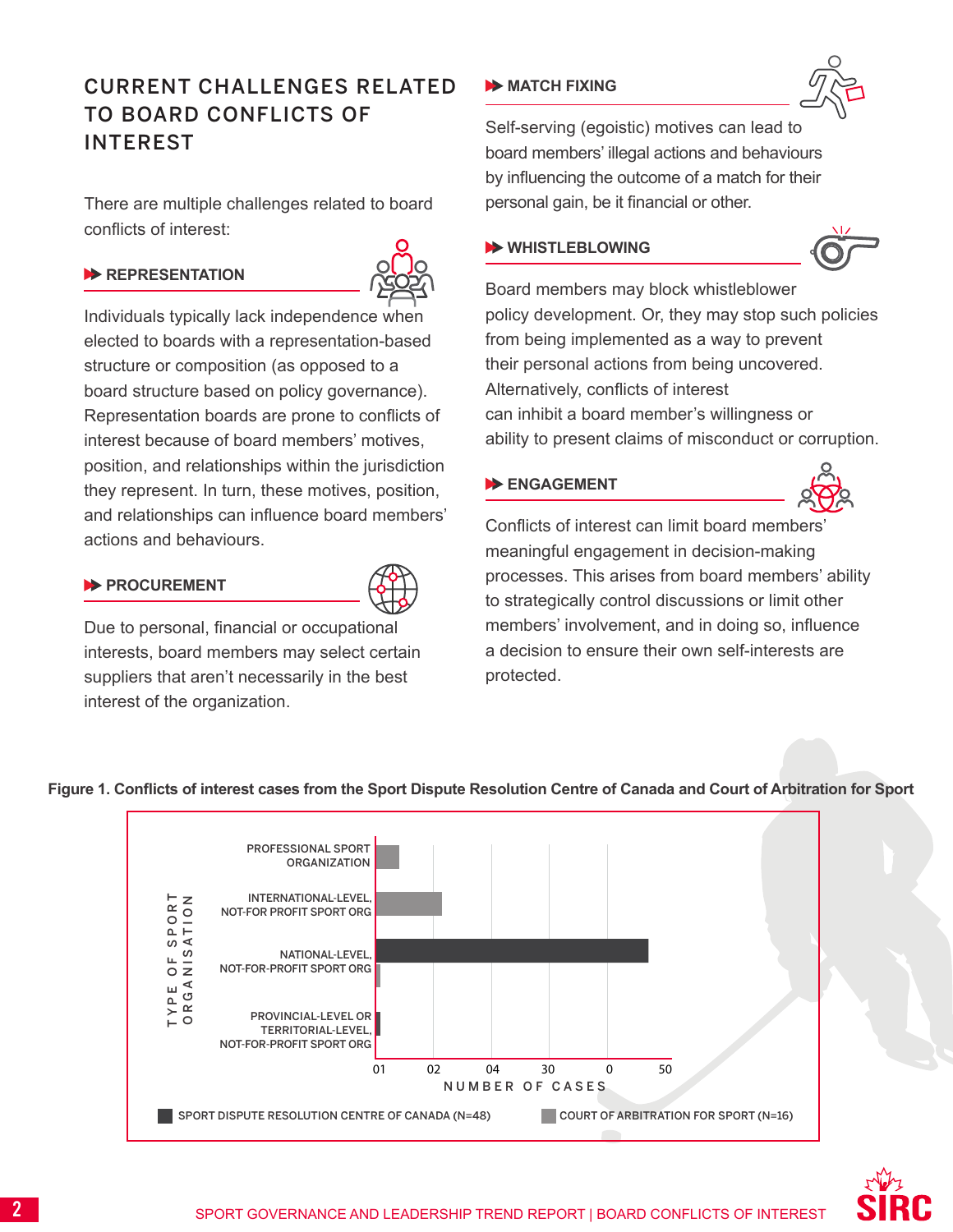# CONFLICTS OF INTEREST CASES IN SPORT: EVIDENCE FROM CANADIAN AND INTERNATIONAL SPORT AUTHORITIES

Conflicts of interest are a problem in Canada and internationally. The Sport Dispute Resolution Centre of Canada has 48 cases on conflicts of interest in its database (2002 to 2013), while the Court of Arbitration for Sport has 16 cases (1998 to 2020; see Figure 1)<sup>1</sup>. These cases involve doping, financial corruption, and team selection or individual athlete selection. Most cases focus on national-level, not-for-profit sport organizations compared to other sport organizations, such as professional ones, international not-for-profits or provincial and territorial not-for-profits.

### BEST PRACTICES AND RECOMMENDATIONS TO REDUCE BOARD CONFLICTS OF INTEREST

Full disclosure may not be enough to remove or discard a conflict of interest. To reduce board conflicts of interest, sport organizations should consider the following steps.

Whether real, potential or perceived, board conflicts of interest arise in situations where a board member's objectivity, judgment, or ability to act in the best interest of the sport organization may be compromised by personal, financial or occupational considerations.

### **1. DEVELOP A FORMAL CONFLICTS OF INTEREST POLICY**

The basic structure and content of an effective formal conflicts of interest policy includes:

- A definition and basic information on conflicts of interest
- $\oslash$  The policy's purpose and objectives
- $\mathcal G$  A statement for disclosing conflicts and actions to take following the disclosure (for example, inability to vote or exiting the room during decision making)
- $\oslash$  The review process for disclosed conflicts of interest
- $\oslash$  Disciplinary actions for violating the policy
- $\oslash$  An area for individuals to sign the policy (mandatory for all board members).

Revisit and revise the policy as needed (for example, annually) to avoid the common mistake of boards viewing this policy as a "one and done" or "shelved."

#### **2. DEDICATE A FORMAL MEETING TO DISCUSSING CONFLICTS OF INTEREST**

Once per year, dedicate a formal meeting (or at the very least, an agenda item) to discuss conflicts of interest, present and review the conflicts of interest policy, and discuss reporting procedures for conflicts of interest.

1 This consultation involved a search of the Sport Dispute Resolution Centre of Canada and Court of Arbitration for Sport databases on February 11, 2022, for cases relevant to "conflicts of interest" in sport.

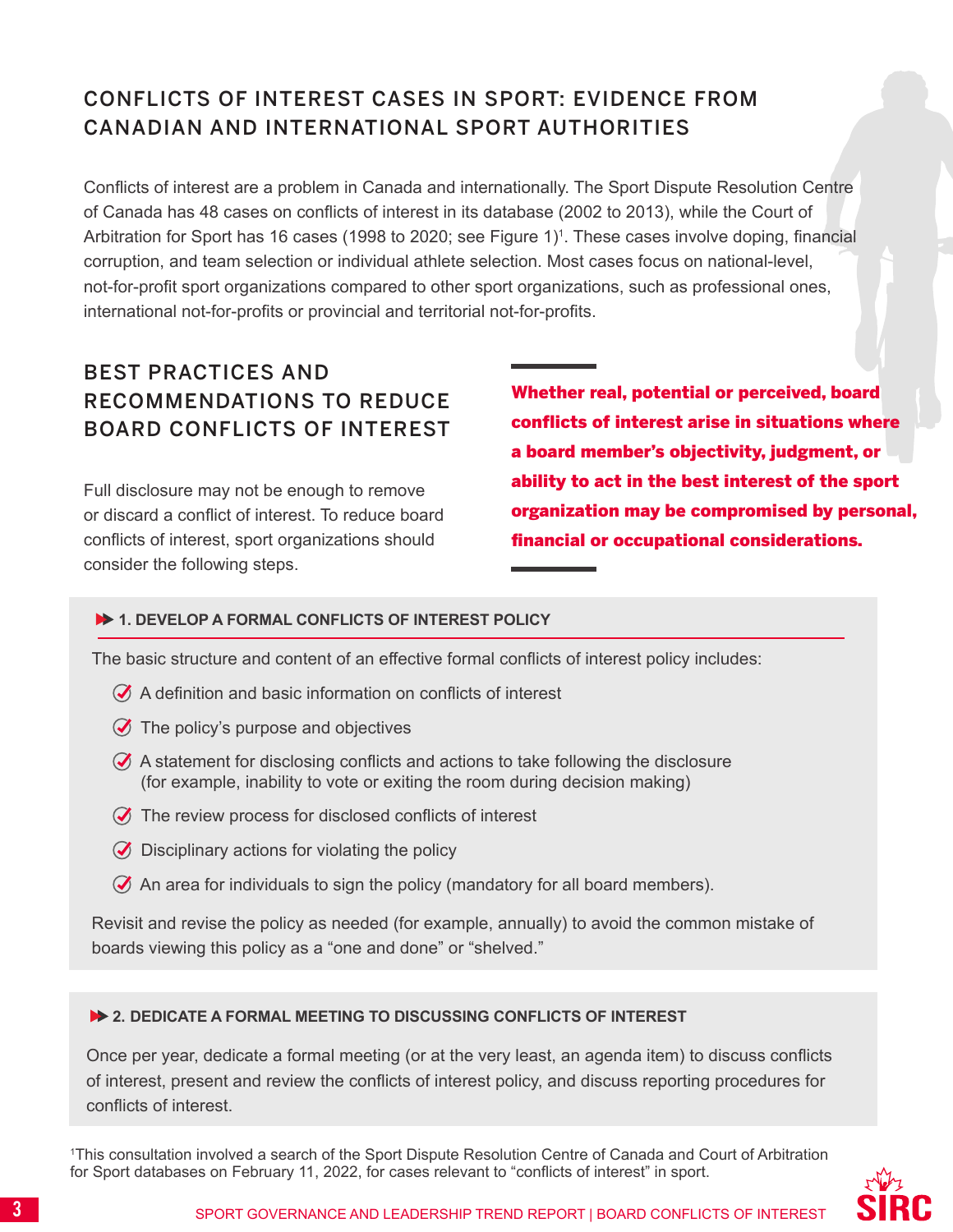#### **3. ALLOW TIME FOR THE DISCLOSURE OF CONFLICTS OF INTEREST**

During board meetings, allow time for the disclosure of conflicts of interest for meeting agenda items. Board members should be offered the opportunity to formally disclose any conflicts of interest. It's vital to properly document any identified conflicts of interest in the board's meeting minutes. If a board member discloses a real, potential or perceived conflict of interest, the individual must be excluded from any discussions pertaining to the relevant agenda item or items.

### **4. IMPLEMENT BOARD MEMBER TRAINING ON CONFLICTS OF INTEREST**

This can include attending seminars led by the sport organization or earning a training certificate offered by an external consultant group or organization. This is important to raise awareness about conflicts of interest and provide board members with the necessary tools to reduce potential conflicts of interest.

### **5. CONDUCT A YEARLY SURVEY OF BOARD CONFLICTS OF INTEREST**

using a questionnaire developed by the organization or board. This survey is important to allow each board member to identify any potential conflicts of interest by answering a series of closed-end or open-end questions, or a combination of both. The questionnaire can be short, self-administered and completed virtually (for example, using no-cost platforms like SurveyMonkey). An ex-officio board member (such as, the Chief Executive Officer) can collect and document the survey responses, and then share them with the Board Chair and members, as needed.

### CONCLUDING REMARKS

Overall, board conflicts of interest can be either real, potential, or perceived. Conflicts of interest inhibit board members' objectivity, judgment, and ability to act in the sport organization's best interest. We can see conflicts of interest operating with issues around representation, procurement, match-fixing, whistleblowing, and engagement. To reduce the effects of conflicts of interest, sport organizations can implement formal policies, dedicate meeting time, implement training requirements, and survey board members annually in relation to conflicts of interest.

> *This report was prepared for SIRC by Milena M. Parent and Erik L. Lachance.*